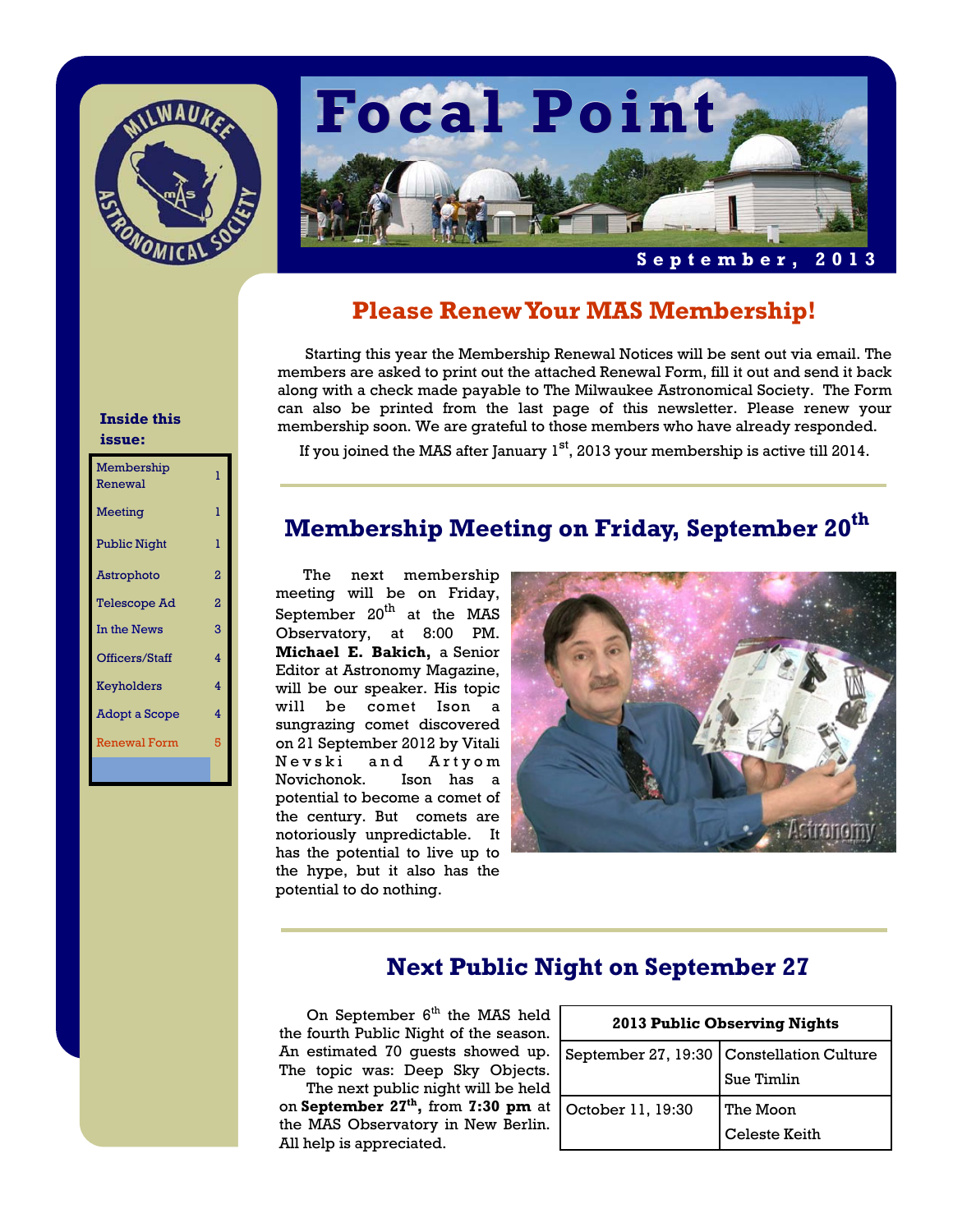#### **Page 2**

# **Member's Astrophoto**



This photo was taken on September  $4<sup>th</sup>$ . NGC253 is the huge low galaxy that sits at  $-25$  degrees in the Scupltor Constellation. The image is a combination of a 300s and 360s exposures with Atik 460 camera through a Celestron 11" SC with a HyperStar lens.

by Dennis Horvath

# **Classified**

## **SkyQuest XT10i telescope for sale**

#### Hello star gazers,

I have a barely used Orion Skyquest XT10 Intelliscope Dobsonian telescope that I would like to sell for \$600. The telescope retails on the Orion web page for \$779.99 plus shipping (\$55). It has the Skyquest computerized object locator. It comes with two eyepieces: a Plossl 10 mm and a Plossl 25mm. If the purchaser lives in the Milwaukee/Madison area, we can make arrangements for pickup or delivery. Barbara Atlee 262-966-9601

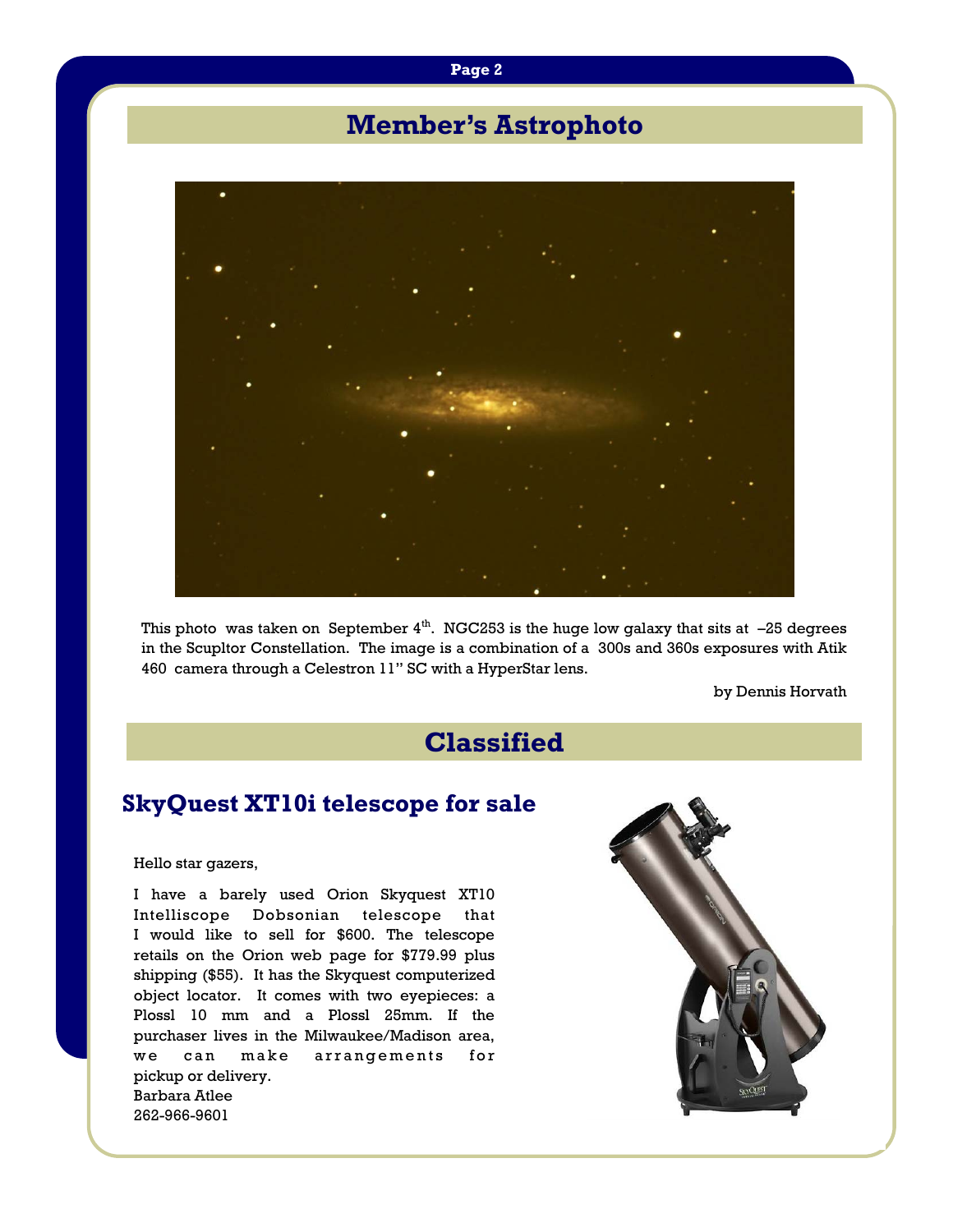## **Voyager 1 at a Distance of 17 Light Hours Has Left the Solar System**

 New and unexpected data indicate Voyager 1, a 36-year-old probe that is about 12 billion miles from our sun has been traveling for about one year through plasma, or ionized gas, present in the space between stars. Voyager is in a transitional region immediately outside the solar bubble, where some effects from our sun are still evident. A report on the analysis of these data, an effort

led by Don Gurnett and the plasma wave science team at the University of Iowa, is published in Thursday's edition of Science.

 Voyager 1 does not have a working plasma sensor, so scientists needed a different way to  $measured$   $a$  sure the spacecraft's plasma environment to make a definitive determination of its location. A coronal mass ejection, or a massive burst of solar wind and magnetic fields, that erupted from the sun in March 2012 provided scientists

The signal of NASA's Voyager 1 spacecraft has been spotted from Earth by the National Radio Astronomy Observatory's 5,000-mile-wide Very Long Baseline Array (VLBA). Though incredibly weak by the standards of modern wireless communications, Voyager 1's signal is bright when compared to most natural objects studied by radio telescopes. Image credit: NRAO/AUI/NSF*.*

the data they needed. When this unexpected gift arrived at Voyager 1's location 13 months later, in April 2013, the plasma around the spacecraft began to vibrate like a violin string. In April9, Voyager 1's plasma wave instrument detected the movement. The pitch of the oscillations helped scientists determine the density of the plasma. The particular oscillations meant the spacecraft was bathed in plasma more than 40 times

denser than what they had encountered in the outer layer of the heliosphere. Density of this sort is to be expected in interstellar space.

 The new plasma data suggested a timeframe consistent with abrupt, durable changes in the density of energetic particles that were first detected on Aug. 25, 2012. The Voyager team generally accepts this date as the date of interstellar arrival. The charged

> particle and plasma changes were what would have been expected during a crossing of the heliopause.

Voyager mission controllers still talk to or receive data from Voyager 1 every day, though the emitted signals are currently very dim, at about 23 watts -- the power of a refrigerator light bulb. By the time the signals get to Earth, they are a fraction of a billion -billionth of a watt. Data from Voyager 1's instruments are transmitted to Earth typically at 160 bits

per second, and captured by 34- and 70-meter NASA Deep Space Network stations. Traveling at the speed of light, a signal from Voyager 1 takes about 17 hours to travel to Earth. After the data are transmitted to JPL and processed by the science teams, Voyager data are made publicly available.

by Tony Phillips / Science@NASA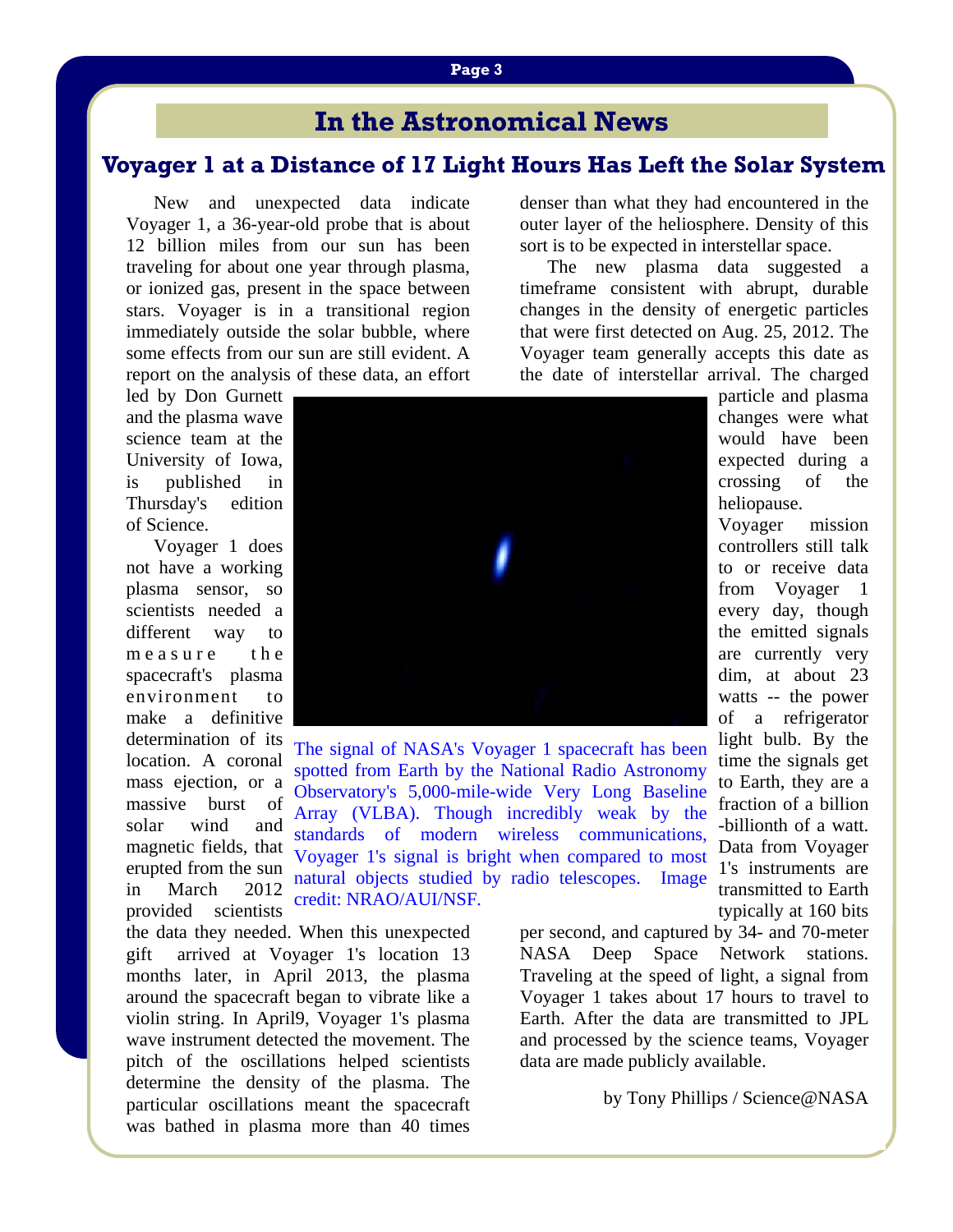### **Page 4**

# **Adopt a Telescope Program - Signup Sheet**

|   | <b>Adoptee</b>         | <b>Scope</b>                                   | <b>Location</b>                |
|---|------------------------|------------------------------------------------|--------------------------------|
|   | <b>Sue Timlin</b>      | $18''$ F/4.5 Obsession                         | <b>Wiesen Observatory</b>      |
|   | <b>Neil Simmons</b>    | 12.5" F/7.4 Buckstaff                          | <b>B</b> Dome                  |
|   | <b>Russell Chabot</b>  | $ 12.5"$ $F/9$ Halbach                         | <b>A Dome (Armfield)</b>       |
|   | <b>Dan Yanko</b>       | $ 18"$ F/4.5 Obsession (Kyle<br><b>Baron</b> ) | <b>Albrecht Observatory</b>    |
| 5 | <b>Tamas Kriska</b>    | $ 25"$ F/15 Zemlock                            | Z Dome                         |
| 6 | <b>Henry Gerner</b>    | 12" LX 200                                     | <b>Tangney Observatory</b>     |
|   | <b>Jeffrey Fillian</b> | 14" Z-Two scope                                | <b>Ray Zit Observatory</b>     |
|   | <b>Vacant</b>          | 10" LX 200                                     | <b>Jim Toeller Observatory</b> |

# **At Your Service**

### **Officers / Staff**

| President                   | Scott Jamieson        | 262-592-3049 |
|-----------------------------|-----------------------|--------------|
| Vice President              | <b>Brian Ganiere</b>  | 414-961-8745 |
| Treasurer                   | Russell Chabot        | 414-881-3822 |
| Secretary                   | Agnes Keszler         | 414-581-7031 |
| <b>Observatory Director</b> | Gene Hanson           | 262-354-0138 |
| Asst. Observatory Director  | Vacant                |              |
| Newsletter Editor           | Tamas Kriska          | 414-581-3623 |
| Webmaster                   | <b>Robert Burgess</b> | 920-559-7472 |

### **Board of Directors**

| <b>Robert Burgess</b> | 920-559-7472 |
|-----------------------|--------------|
| <b>Russell Chabot</b> | 414-881-3822 |
| John Hammetter        | 414-519-1958 |
| Gene Hanson           | 262-354-0138 |
| Lee Keith             | 414-425-2331 |
| Agnes Keszler         | 414-581-7031 |
| Tamas Kriska          | 414-581-3623 |
| Neil Simmons          | 262-889-2039 |
| Michael Smiley        | 262-825-3981 |
| Sue Timlin            | 414-460-4886 |
| Dan Yanko             | 262-255-3482 |
|                       |              |

# **September/October Key Holders**

| 9/21 | Tom Schmidtkunz 414-352-1674 |              |
|------|------------------------------|--------------|
| 9/28 | Neil Simmons                 | 262-889-2039 |
|      | 10/5 Dan Yanko               | 262-255-3482 |
|      | 10/12 Paul Borchardt         | 262-781-0169 |
|      | 10/19 Russell Chabot         | 414-881-3822 |
|      | 10/26 Brian Ganiere          | 414-961-8745 |



#### **MAS Observatory**

18850 Observatory Rd New Berlin, WI

**www.milwaukeeastro.org**